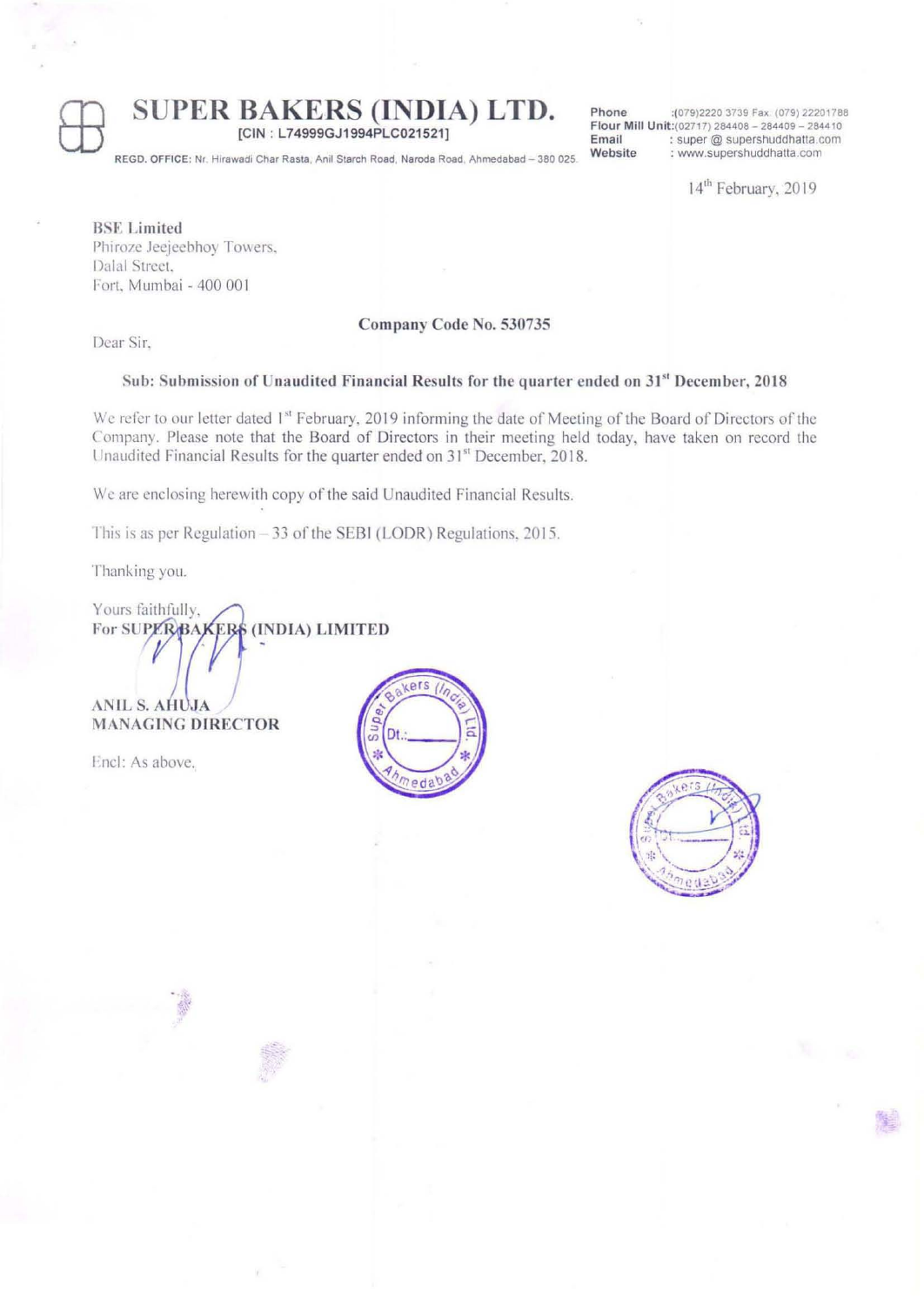# **SUPER BAKERS (INDIA) LTD.**<br>
REGD. OFFICE: Nr. Hirawadi Char Rasta, Anil Starch Road, Naroda Road, Ahmedabad – 380 0

[CIN : L74999GJ1994PLC021521]

**Phone :(079)22203739 FaX" (079) 22201788 Flour Mill Unit:(02717) 284408 - 284409 - 284410**  Email : super @ supershuddhatta.com<br>Website : www.supershuddhatta.com **Website : W'MY,supershuddhatta com** 

**REGD. OFFICE: Nr. Hirawadi Char Rasta, Anil Starch Road, Naroda Road, Ahmedabad - 380 025** 

### STATEMENT OF STANDALONE UNAUDITED RESULTSFOR THE QUARTER ENDED ON 31<sup>ST</sup> DECEMBER, 2018

|                     |                                                                                        | (Rs. In lakh)                                |                           |                                 |                                   |                           |                                   |  |
|---------------------|----------------------------------------------------------------------------------------|----------------------------------------------|---------------------------|---------------------------------|-----------------------------------|---------------------------|-----------------------------------|--|
| Particulars         |                                                                                        | Quarter ended on                             |                           |                                 | 9 Months ended on<br>(Cumulative) |                           | Previous<br>Year ended<br>$_{0n}$ |  |
| (Refer Notes Below) |                                                                                        | 31-12-2018                                   | 30-09-2018<br>(Unaudited) | $31 - 12 - 2017$<br>(Unaudited) | $31 - 12 - 2018$<br>(Unaudited)   | 31-12-2017<br>(Unaudited) | 31-03-2018<br>(Audited)           |  |
|                     |                                                                                        | (Unaudited)                                  |                           |                                 |                                   |                           |                                   |  |
| $\mathbb{I}$        | Revenue from operations                                                                | ×,                                           | ÷                         | $\omega$                        |                                   | ä,                        | u,                                |  |
| $\overline{2}$      | Other income                                                                           | 14.60                                        | 14.10                     | 16.63                           | 42.68                             | 48.66                     | 65.40                             |  |
| 3                   | Total Income $(1+2)$                                                                   | 14.60                                        | 14.10                     | 16.63                           | 42.68                             | 48.66                     | 65.40                             |  |
| 4                   | Expenses                                                                               |                                              |                           |                                 |                                   |                           |                                   |  |
|                     | a. Cost of Materials consumed                                                          | $\omega_{\rm c}$                             | s.                        | $\omega^{\prime}$               |                                   | $\omega$                  | $\sim$                            |  |
|                     | b. Purchases of stock-in-trade                                                         | $\overline{a}$                               | $\blacksquare$            | $\sim$                          | ÷                                 | $\omega$                  |                                   |  |
|                     | c. Changes in inventories of<br>finished goods, work-in-progress<br>and stock-in-trade | $\frac{1}{2}$                                |                           |                                 |                                   | $\bar{a}$                 |                                   |  |
|                     | d. Employee benefits expense                                                           | 1.20                                         | 0.75                      | 0.79                            | 2.73                              | 2.19                      | 2.92                              |  |
|                     | e. Finance costs                                                                       | 0.00                                         | 0.01                      | 0.01                            | 0.01                              | 0.16                      | 0.16                              |  |
|                     | f. Depreciation &<br>amortisation<br>expense                                           | 1.67                                         | 1.66                      | 4.53                            | 5.00                              | 11.41                     | 13.57                             |  |
|                     | g. Other expenses                                                                      | 3.18                                         | 3.41                      | 4.78                            | 12.62                             | 19.62                     | 29.07                             |  |
|                     | <b>Total Expenses</b>                                                                  | 6.05                                         | 5.83                      | 10.11                           | 20.36                             | 33.38                     | 45.72                             |  |
| 5                   | Profit / (Loss) before exceptional<br>items and tax $(3-4)$                            | 8.55                                         | 8.27                      | 6.52                            | 22.32                             | 15.28                     | 19.68                             |  |
| 6.                  | Exceptional items                                                                      | $\frac{1}{2}$                                | $\sim$                    | $\omega_{\rm c}$                |                                   | $\overline{\phantom{a}}$  | (0.18)                            |  |
| 7                   | Profit / (Loss) before tax $(5+6)$                                                     | 8.55                                         | 8.27                      | 6.52                            | 22.32                             | 15.28                     | 19.86                             |  |
| 8                   | Tax expense:                                                                           |                                              |                           |                                 |                                   |                           |                                   |  |
|                     | Current tax                                                                            | w.                                           | $\sim$                    | ÷.                              |                                   | w.                        | 6.90                              |  |
|                     | Deferred tax                                                                           |                                              |                           | (0.39)                          |                                   | 1.22                      | (3.10)                            |  |
| 9                   | Profit (Loss) for the period from<br>continuing operations (7-8)                       | 8.55                                         | 8.27                      | 6.91                            | 22.32                             | 14.06                     | 16.06                             |  |
| 10                  | Profit/(loss) from discontinuing<br>operations before Tax                              | $\overline{\phantom{a}}$                     | $\omega$                  | $\mathbf{\bar{u}}_i$            | ж.                                | $\omega$ .                | ÷                                 |  |
| 11                  | Tax expense of discontinuing<br>operations                                             | $\left\langle \hat{\mathbf{r}}\right\rangle$ | W.                        | $\equiv$                        | ú.                                | Q)                        | $\overline{\phantom{a}}$          |  |
| 12                  | Profit/(loss) from<br>Discontinuing<br>operations (after tax) (10-11)                  | $\bar{\omega}$                               |                           | $\overline{\phantom{a}}$        |                                   | $\sim$                    |                                   |  |
| 13                  | Profit / (Loss) for the period $(9+12)$                                                | 8.55                                         | 8.27                      | 6.91                            | 22.32                             | 14.06                     | 16.06                             |  |

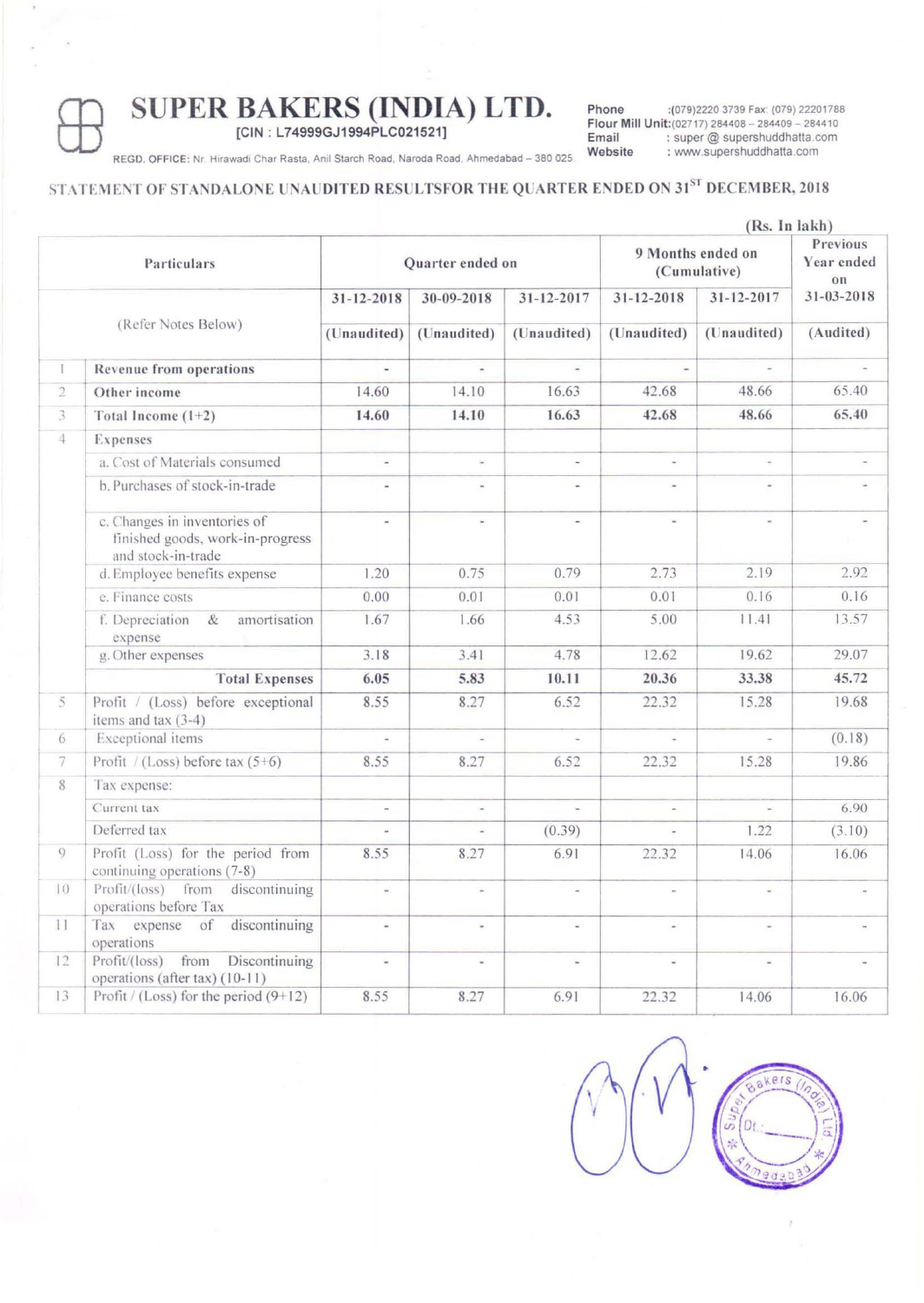# SUPER BAKERS (INDIA) LTD.<br>
FREGD. OFFICE: Nr. Hirawadi Char Rasta, Anil Starch Road, Naroda Road, Ahmedabad – 380 0

[CIN : L74999GJ1994PLC021521]

Phone :(079)2220 3739 Fax: (079) 22201788 Flour Mill Unit:(02717) 284408 - 284409 - 284410<br>Email : super @ supershuddhatta.com Email : super@supershuddhatta.com<br>Website : www.supershuddhatta.com : www.supershuddhatta.com

REGD. OFFICE: Nr. Hirawadi Char Rasta, Anil Starch Road, Naroda Road, Ahmedabad - 380 025.

|    |                                                                                            | Quarter ended on          |                           |                           | 9 Months ended on<br>(Cumulative) |                           | Previous<br>Year ended        |
|----|--------------------------------------------------------------------------------------------|---------------------------|---------------------------|---------------------------|-----------------------------------|---------------------------|-------------------------------|
|    | Particulars                                                                                | 31-12-2018<br>(Unaudited) | 30-09-2018<br>(Unaudited) | 31-12-2017<br>(Unaudited) | 31-12-2018<br>(Unaudited)         | 31-12-2017<br>(Unaudited) | on<br>31-03-2018<br>(Audited) |
|    |                                                                                            |                           |                           |                           |                                   |                           |                               |
| 14 | Other Comprehensive Income                                                                 |                           |                           |                           |                                   |                           |                               |
|    | Income tax relating to items that will<br>not be reclassified to profit or loss            | $\sim$                    | $\overline{\phantom{a}}$  | $\overline{\phantom{a}}$  | $\overline{\phantom{0}}$          | $\overline{\phantom{a}}$  | $\overline{\phantom{a}}$      |
|    | Income tax relating to items that will<br>be reclassified to profit or loss                | $\overline{\phantom{a}}$  | $\overline{\phantom{a}}$  | $\overline{\phantom{a}}$  | $\overline{\phantom{a}}$          | $\overline{\phantom{a}}$  | $\blacksquare$                |
|    | Other Comprehensive Income, net<br>of tax                                                  | $\overline{\mathbf{r}}$   | $\overline{a}$            | $\overline{\phantom{a}}$  | $\overline{\phantom{a}}$          | $\overline{\phantom{a}}$  | $\overline{\phantom{a}}$      |
| 15 | Total Comprehensive Income for<br>the period $(13+14)$                                     | 8.55                      | 8.27                      | 6.91                      | 22.32                             | 14.06                     | 16.06                         |
| 16 | Paid-up equity shares capital (Face<br>Value per share Rs. 10/-)                           | 302.16                    | 302.16                    | 302.16                    | 302.16                            | 302.16                    | 302.16                        |
| 17 | Revaluation<br>excluding<br>Reserves<br>Reserves                                           |                           |                           |                           |                                   |                           | 7.81                          |
| 18 | Earnings Per Share of Rs. 10/- each<br>(for continuing operations)                         |                           |                           |                           |                                   |                           |                               |
|    | Basic                                                                                      | 0.28                      | 0.28                      | 0.23                      | 0.74                              | 0.47                      | 0.53                          |
|    | Diluted                                                                                    | 0.28                      | 0.28                      | 0.23                      | 0.74                              | 0.47                      | 0.53                          |
| 19 | Earnings Per Share of Rs. 10/- each<br>(for discontinued operations)                       |                           |                           |                           |                                   |                           |                               |
|    | Basic                                                                                      | $\overline{\phantom{a}}$  | $\overline{\phantom{a}}$  | $\overline{\phantom{a}}$  | $\overline{\phantom{a}}$          | $\overline{\phantom{0}}$  |                               |
|    | Diluted<br>$\overline{\phantom{a}}$                                                        | $\sim$                    | $\ddot{\phantom{1}}$      | $\overline{\phantom{a}}$  | $\overline{\phantom{a}}$          | $\overline{\phantom{a}}$  |                               |
| 20 | Earnings Per Share of Rs. 10/- each<br>(for discontinued $\&$<br>continuing<br>operations) |                           |                           |                           |                                   |                           |                               |
|    | Basic                                                                                      | 0.28                      | 0.28                      | 0.23                      | 0.74                              | 0.47                      | 0.53                          |
|    | Diluted                                                                                    | 0.28                      | 0.28                      | 0.23                      | 0.74                              | 0.47                      | 0.53                          |

#### Notes:

| The Company is operating only in one segment. Hence segment reporting is not given.                                                                             |  |  |  |
|-----------------------------------------------------------------------------------------------------------------------------------------------------------------|--|--|--|
| The Company has suspended its operations of Wheat Grinding w.e.f. 01-02-2015.                                                                                   |  |  |  |
| The Company does not have any subsidiary / associate.                                                                                                           |  |  |  |
| Provision for taxation/deferred taxation, if any, will be made at the year end.                                                                                 |  |  |  |
| Figures, wherever required, are regrouped / rearranged.                                                                                                         |  |  |  |
| The above results have been reviewed by audit committee and approved by Board of Directors of Company at its<br>meeting held on 14 <sup>th</sup> February, 2019 |  |  |  |
|                                                                                                                                                                 |  |  |  |



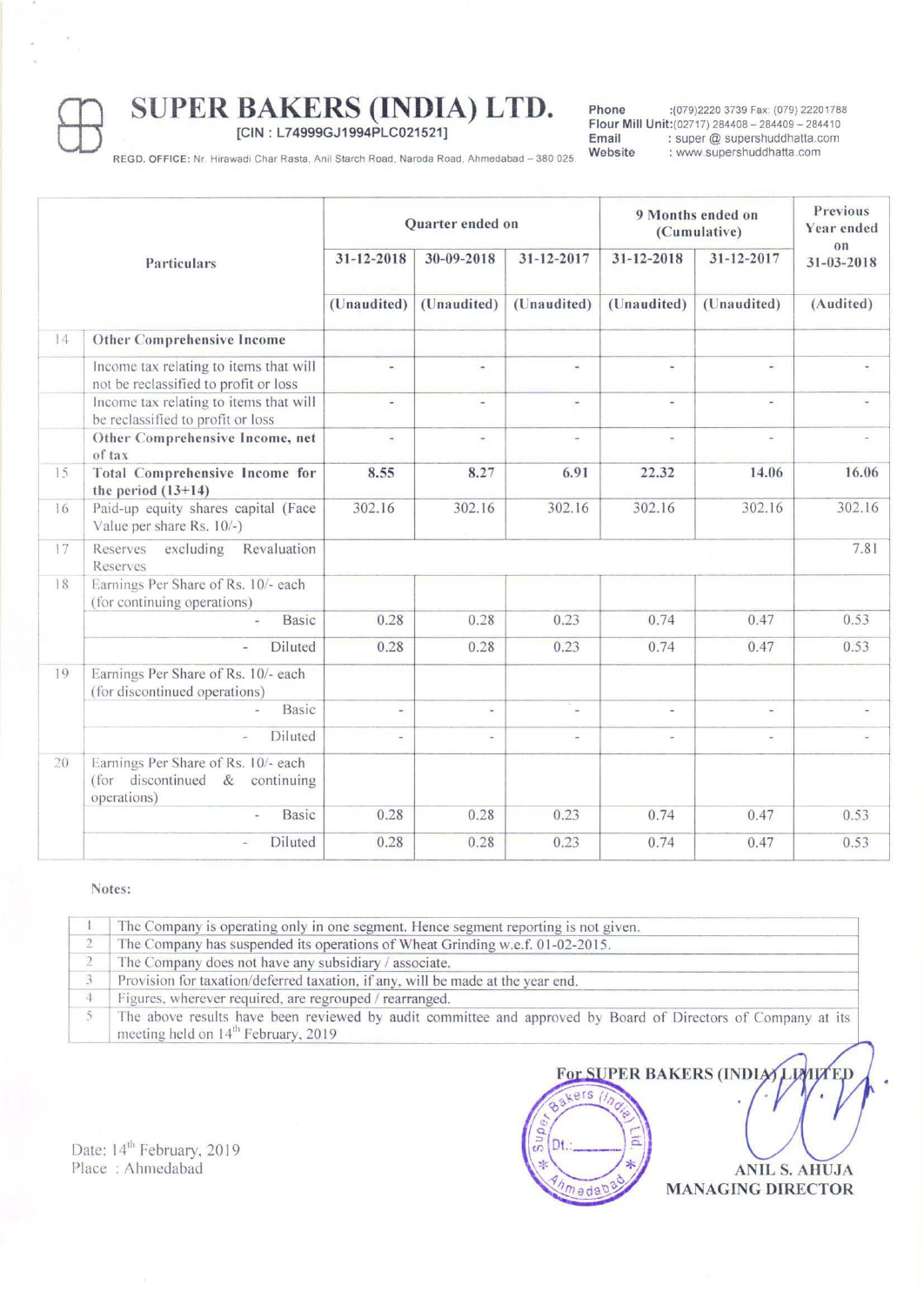## **SUPER BAKERS (INDIA) LTD.**<br>
REGD. OFFICE: Nr. Hirawadi Char Rasta, Anil Starch Road, Naroda Road, Ahmedabad – 380 0

[CIN : L74999GJ1994PLC021521]

**Phone** : (079)2220 3739 Fax: (079) 22201788 **Flour Mill Unit:(02717) 284408 - 284409 - 284410 Email** : super @ supershuddhatta.com<br> **Website** : www.supershuddhatta.com **Website : WINW.supershuddhatta.com** 

**REGD. OFFICE: Nr. Hirawadi Char Rasta, Anil Starch Road, Naroda Road, Ahmedabad - 380 025.** 

14<sup>th</sup> February, 2019

**BSE** Limited Phiroze Jeejeebhoy Towers, Dalal Street. Fort, Mumbai - 400 001

#### Company Code No. 530735

Dear Sir.

### Sub: Submission of Limited Review Report for Financial Results for the quarter ended on 31<sup>st</sup> December, 2018

We refer to our letter dated 14<sup>th</sup> February, 2019 enclosing Unaudited Financial Results for the quarter ended on 31<sup>st</sup> December, 2018.

We are now enclosing herewith Limited Review Report dated 14<sup>th</sup> February, 2019 for Unaudited Financial Results for the quarter ended on 31<sup>st</sup> December, 2018.

This is as per Regulation  $-33$  of the SEBI (LODR) Regulations, 2015.

Thanking you,

Yours faithfully For SUPER<sub>B</sub> (INDIA) LIMITED **ERS** Dt **ANIL S.** A HV. **MANAGING DIRECTOR** 

Encl: As above.